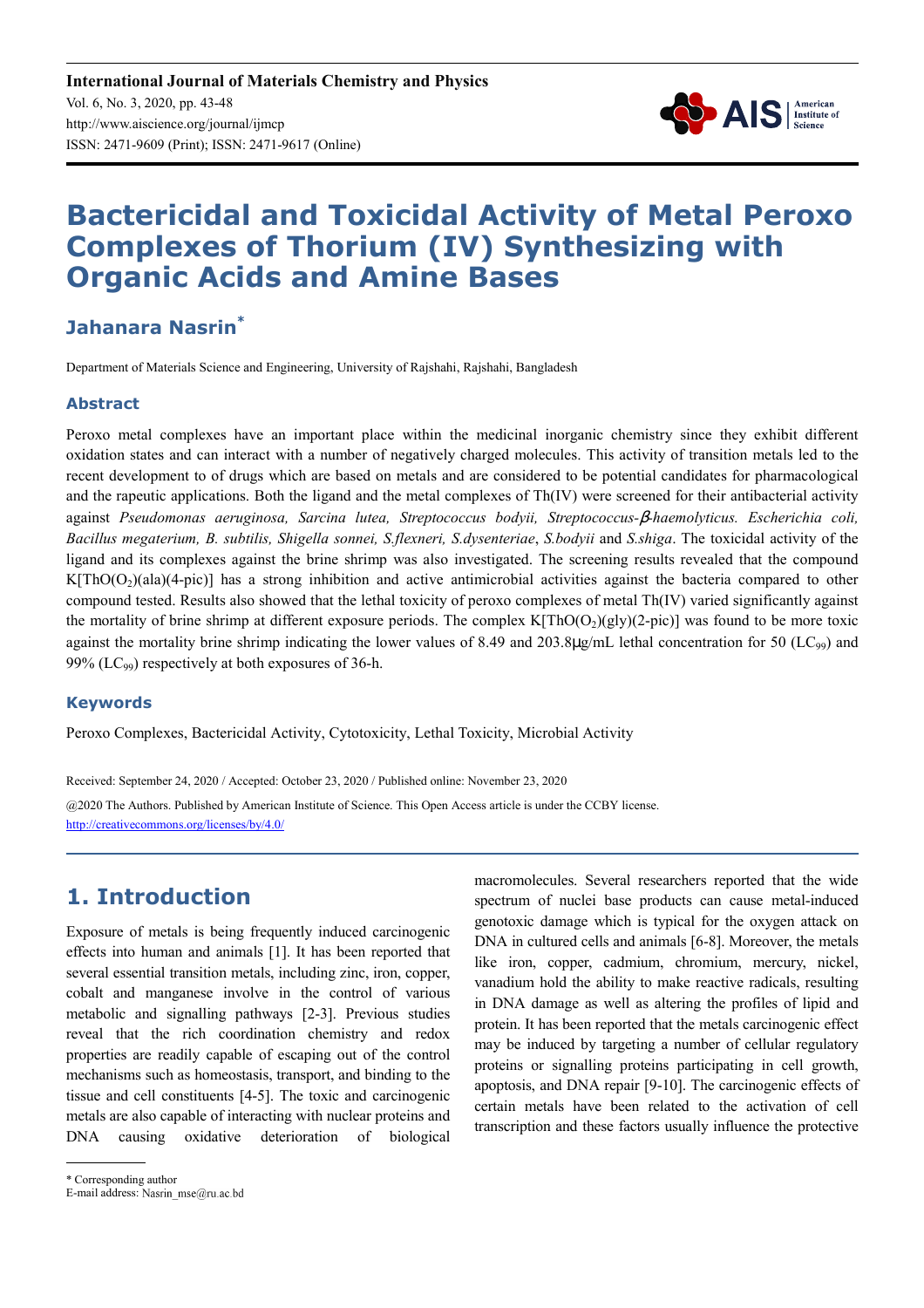genes expression which is ultimately repairing DNA damage, boosting the immune system, halting the proliferation of damaged cells, and inducing apoptosis [11]. Previous findings showed that the decompartmentalize iron may enhance the genotoxicity of many chemical compounds [12]. In addition to synergising the oxidation of polyunsaturated fatty acids, "loose" intracellular iron may also promote DNA damage. Many earlier studies suggest that the hydroxyl radical is responsible for most aggressive species for oxidising or modifying DNA, while super oxide radicals had no or very little effect on the oxidation of DNA in the absence of adventitious metals which clearly indicates that the role of super oxide in DNA oxidation is simply as a constituent of the Haber-Weiss reactions to produce the hydroxyl radical [13-15].

It has been found that the gram-negative bacteria own mechanisms specialized in the extrusion of strange substances out of the cell (efflux bomb), limiting the access of antimicrobial agents to its active site. Consequently, it inhibits the accumulation of antibiotics in side of cell, and also the action of antimicrobial agents [16]. The Gram-positive bacteria protect their cytoplasmic membrane with a thick cell wall in an analog way. Ozcankaya and Delibas [17] reported that the iron(II) binds to high–and lower–affinity metal–bindings sites on the protein, most probably involving in the amino acids.

It has been reported that the interaction of metal ions with organic ligands exhibits excellent antimicrobial activity compared to free ligands (not coordinated) since it justifies the investigation of new drugs with unknown mechanism of action against pathogenic bacteria [18]. Furthermore, the use of these new compounds have great potential against pathogenic bacteria, none the less, the need for new methodologies of evaluation of antimicrobial activity can not be demoted to the background [19]. As recent literature reveals that there was no enough information regarding the use of specific bioassays involving metal complexes particularly with Th(IV). Although, the susceptibility of bacteria to antimicrobial agents *in vitro*  could be measured since there are several promising laboratory methods. Therefore, the purpose of this research was to evaluate the antimicrobial activity of some metal peroxo complexes of Th(V) against the Gram-positive and Gramnegative bacteria. In addition, this work also reports the cytotoxicity of peroxo complexes of Th(V) against the brine shrimp *nauplii* eggs (*Ariemia salina* L.) *in vivo.*

### **2. Method and Materials**

#### **2.1. Preparation of Compounds**

General method for the preparation of the complexes of the type  $[Th(O_2)$  (amH).L]NO<sub>3</sub> [where amH=deprotonated glycine, alanine; L=quinoline, isoquinoline, pyridine] [20].

The aqueous solution of Thorium nitrate (2.85g, 0.005mol) and amino acids like glycine (0.3754g, 0.005mol) or alanine (0.4455g, 0.005mol) containing minimum amount of KOH (to make soluble) were mixed in a molar ratio of 1:1 and then allowed to stand for about ten minutes. A solution of 'L' (0.01mol) in ethanol was then added with continuous stirring to the above mixture followed by the addition of  $30\%$   $H_2O_2$ (2ml). The precipitate appeared which was filtered and washed several times successively with ethanol. It was then dried and stored in *Vacuo* over P<sub>4</sub>O<sub>10</sub>.

#### **2.2. Reaction of the Complexes of 1 and 2 with Allyl Alcohol**

The complexes 1 and 2 (1.05g, 0.003 mol) were suspended in THF (30ml) and astoichio metric amount of allyl alcohol was added. The mixture was stirred under reflux at 60°C for 48 hours, but it failed to produce any reaction product and complexes 1 and 2 were recovered unchanged.

#### **2.3. Reaction of the Compounds 3 and 4 with Triphenyl arsine**

A solution of triphenyl arsine (0.981g, 0.003mol) in THF (30ml) was added to a suspension of compounds 3 and 4 (1.52g, 0.003 mol) or 7 (1.72g, 0.003mol) in the THF(40ml). The mixture was refluxed for 48 hours at 60°C. TLC indicated that triphenyl arsine was completely converted into triphenyl arsine oxide. The reaction mixture was filtered and the residue was collected. Evaporation of the filtrate yielded the product, m.p. 188-189°C. (m.p.190-192°C).

#### **2.4. Antimicrobial Sensibility Testing by Disk Diffusion**

The microbial toxicity of the complexes was performed using the disk diffusion methods (Kirby-Bauer method). For obtaining the minimum inhibition of concentrations (MIC), the sterile filter paper discs saturated with solutions were adjusted for each compound. The bacterial inocula were produced with an incubation time for 24h, and adjusted to the standard solution of the 0.5 McFarland scale. The antimicrobial plates impregnated with the compounds were placed in each Petri plate. A disk was set in the center of the plate and the others around it, making sure that the distance from the center to another disc was no less than 20mm, and that the disc was not close to the border.

After that, the plates were then kept in an incubator at a temperature of 35°C for 20h. The inhibition halos produced around the disc (including the diameter of the disc) were measured, using a digital calliper rule. The inhibition zones having higher than 7 mm in diameter were to be considered as positive results. The Petri dish containing only the Miller-Hinton culture medium was included in each incubation phases which considered as negative control. There were three Petri dishes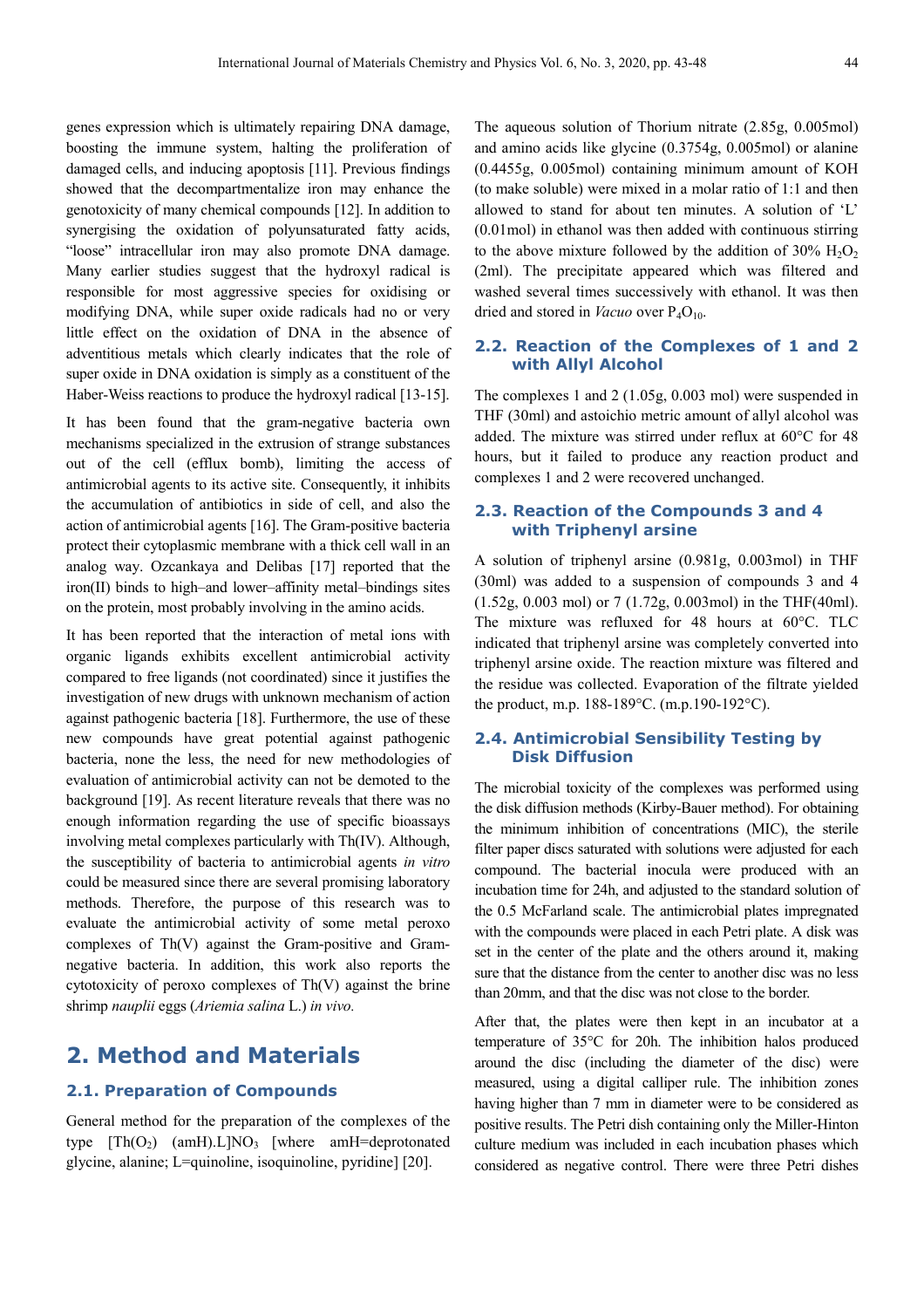which contained standard anti microbial discs were incubated for control of the bacterial inoculums. The bioassays were three replications for each of the microbial test for minimizing error. The measurements of the inhibition halos were evaluated statistically. The peroxo complexes of Th(IV) were tested against the pathogenic fungi *viz. Pseudomonas aeruginosa, Sarcina lutea, Streptococcus bodyii, Streptococcus-*β*haemolyticus, Escherichia coli, Bacillus megaterium, B. subtilis, Shigella sonnei, S. flexneri, S. dysenteriae*, *S. bodyii* and *S. shiga*  as a concentration of 200 µg/disc for each. The antimicrobial activity was determined after 72 h of incubation at room temperature (30ºC). The media used in these respects were nutrient agar (DIFCO) for anti bacterial assay.

#### **2.5. Cytotoxicity Bioassay**

The toxicity of peroxo complexes of Th(IV) against brine shrimp was determined for lethality bioassay [21]. In the present investigation, *in vivo* lethality test was performed against the brine shrimp nauplii eggs (*Ariemia salina* L.). The eggs were placed on one side of a small tank divided by a net containing 3.8% NaCl solution for hatching. After two days of hatching, the *nauplii* were ready for the experiment as described previously. 3mg of the of each complex was taken and dissolved in 0.6 ml of DMSO to get a concentration of 5mg/ml. From stock solutions, 10, 20, 40, 80 and 160 µl were taken in 5 different vials making the volume upto 5ml. Ten brine shrimp *nauplii* were then placed in each vial. The vial containing the same volume of DMSO plus water upto 5ml was used as a control batch. After 16h and 36h of incubation, the number of survivors of brine shrimp *nauplii* in each vial was recorded. The percentage of mortality of the *nauplii* was calculated for each concentration and lethal mortality for 50 ( $LC_{50}$ ) and 99 ( $LC_{99}$ ) percent were determined using probit analysis.

### **3. Results and Discussion**

#### **3.1. Screening of Antibacterial Activity**

The screening results of the present investigation revealed that the peroxo complexes of Th(IV) exhibit higher antibacterial activity against the bacteria tested. The complexes  $K[ThO(O<sub>2</sub>)(gly)(2-pic)]$  and  $K[ThO(O<sub>2</sub>)(ala)(2-pic)]$  showed less microbial activity against all the bacteria compared to other peroxo complexes since they did not inhibit the bacterial halo zones (Table 1). On the other hand, the complex  $K[ThO(O<sub>2</sub>)(gly)(py)]$  did not inhibit the halo zones against all the bacteria except the *S. -*β*-haemolyticus* in which halo zone (8mm) was noticed (Table 1). Moreover, the halo zones 8mm and 16 mm were noticed in the complex  $K[ThO(O<sub>2</sub>)$  (ala)(2-pic)] while used against *Escherichia coli* and *Shigella sonnei* respectively (Tables 2 and 3). As shown in Table 3, the complex  $K[ThO(O<sub>2</sub>)(ala)(2-pic)]$  exhibits higher microbial activity indicating 16mm compared to other complexes. The present results also revealed that the complex  $K[ThO(O<sub>2</sub>)(ala)(4-pic)]$  showed higher microbial activity against all the bacteria forming the halo zones except *S. -β-haemolyticus* and *Shigella sonnei*. This K[ThO(O<sub>2</sub>) (ala) (2-pic)] also shows the similar trends of microbial activity having the similar size of halo zones which ranged between 9-11mm.

Table 1. Antibacterial activity of the complexes of Th(IV) against, *Pseudomonas aeruginosa, Sarcinalutea, Streptococcus bodyii* and *Streptococcus-βhaemolyticus.*

| No. | Complexes                        | Diameter of zone inhibition (mm)200 µg/disc |                          |           |                   |
|-----|----------------------------------|---------------------------------------------|--------------------------|-----------|-------------------|
|     |                                  | P. auriginosa                               | S. lutea                 | S. bodvii | S.-B-haemolyticus |
|     | K[ThO(O <sub>2</sub> )(gly)(py)] |                                             |                          |           |                   |
|     | $K[ThO(O2)(gly)(2-pic)]$         |                                             | -                        |           |                   |
|     | $K[ThO(O2)(ala)(2-pic)]$         |                                             | $\overline{\phantom{a}}$ | -         |                   |
|     | $K[ThO(O2)(ala)(4-pic)]$         | 10                                          |                          |           |                   |

| <b>Table 2.</b> Antibacterial activity of the complexes of Th(IV) against <i>Escherichia coli, Bacillus megaterium</i> and <i>B.subtilis.</i> |  |  |
|-----------------------------------------------------------------------------------------------------------------------------------------------|--|--|
|-----------------------------------------------------------------------------------------------------------------------------------------------|--|--|

| No. | Complexes                        | Diameter of zone inhibition (mm)200µg/disc |              |                          |  |
|-----|----------------------------------|--------------------------------------------|--------------|--------------------------|--|
|     |                                  | E. coli                                    | B. megatrium | <b>B.</b> subtilis       |  |
|     | K[ThO(O <sub>2</sub> )(gly)(py)] |                                            |              |                          |  |
|     | $K[ThO(O2)(gly)(2-pic)]$         |                                            |              |                          |  |
|     | $K[ThO(O2)(ala)(2-pic)]$         |                                            | $\sim$       | $\overline{\phantom{0}}$ |  |
|     | $K[ThO(O2)(ala)(4-pic)]$         | 10                                         |              |                          |  |

**Table 3.** Antibacterial activity of the complexes of Th(IV) against *Shigella sonnei, S. flexneri, S. dysenteriae*, *S. bodyii* and *S. shiga.*

| No. | Complexes                        | Diameter of zone inhibition (mm)200µg/disc |             |                          |                          |
|-----|----------------------------------|--------------------------------------------|-------------|--------------------------|--------------------------|
|     |                                  | S. sonnei                                  | S. flexneri | S. dysenteriae           | S. shiga                 |
|     | K[ThO(O <sub>2</sub> )(gly)(py)] |                                            |             |                          |                          |
|     | $K[ThO(O2)(gly)(2-pic)]$         |                                            |             | $\overline{\phantom{a}}$ | $\overline{\phantom{0}}$ |
|     | $K[ThO(O2)(ala)(2-pic)]$         |                                            |             | -                        | -                        |
|     | $K[ThO(O2)(ala)(4-pic)]$         | -                                          | 10          | 10                       | 10                       |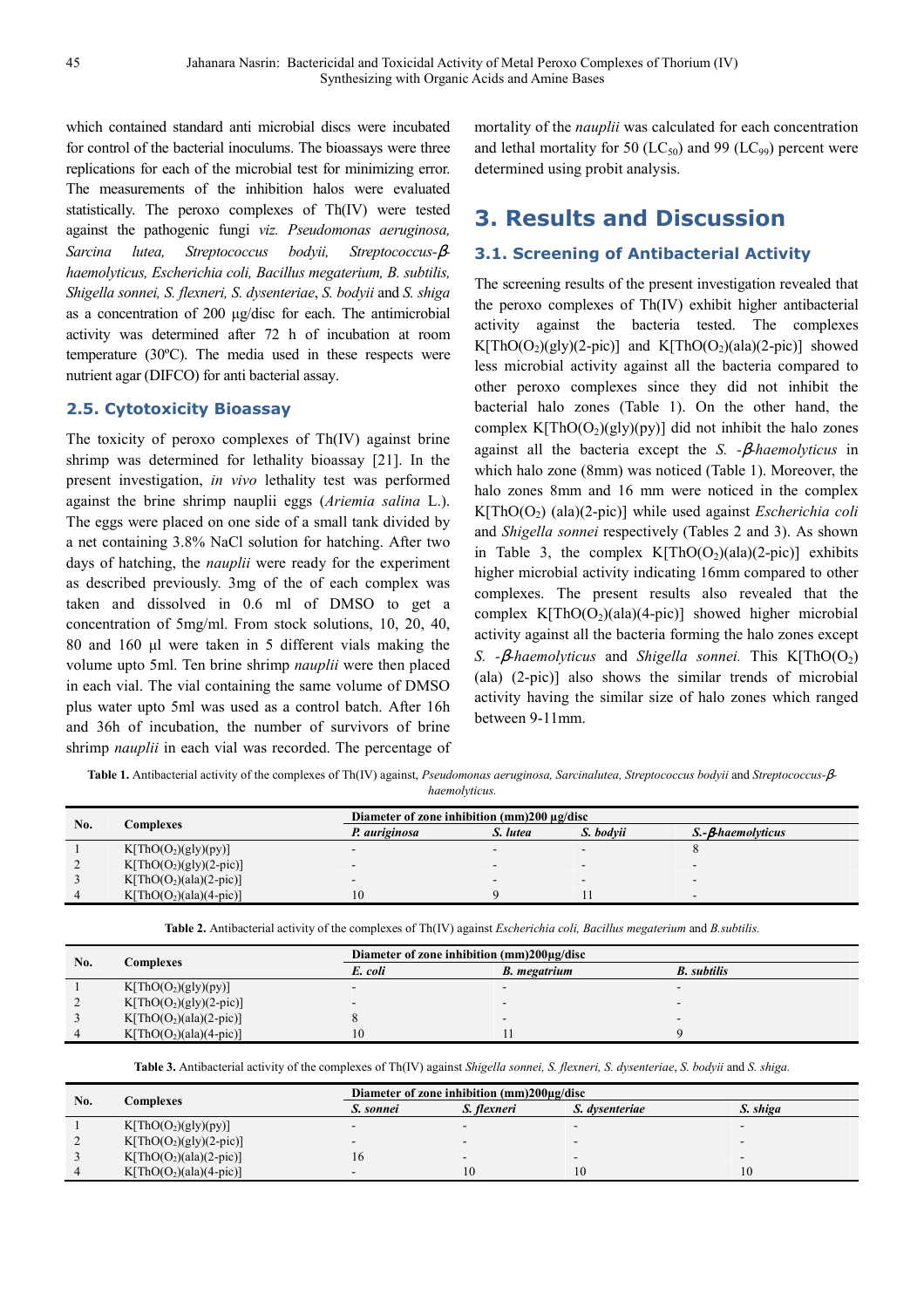#### **3.2. Toxicidal Effect Against Brine Shrimp**

Results showed that the lethal toxicity of peroxo complexes of metal Th(IV) varied significantly against the mortality of brine shrimp at different exposure periods (Table 4, Figures 1&4). The complex K[ThO( $O_2$ ) (gly) (2-pic)] was found to be more toxic against the mortality brine shrimp indicating the lower values of 8.49 and 203.8  $\mu$ g/mL lethal concentration for 50 (LC<sub>50</sub>) and 99% ( $LC_{99}$ ) respectively at both exposures of 36-h (Table 4). Moreover, the complex  $K[ThO(O<sub>2</sub>) (gly) (py)]$  shows less toxic against the mortality of brine shrimp indicating higher values of lethal concentration at both 16h and 36 h exposure. Results also revealed that 100% mortality of brine shrimp was achieved at the concentrations of 80 and 160 µg/mL for the complex of K[ThO( $O_2$ ) (ala) (4-pic)] at 36 h exposure (Figure 2) while less than 20% mortality was noticed at these concentrations for the K[ThO( $O<sub>2</sub>$ )(gly) (py)] at 36h exposure. As shown in Figures 3 and 4, the complex  $K[ThO(O_2) (gly)(2-pic)]$  was found to be more active against the mortality of brine shrimp requiring the minimum concentrations for both the 50 and 99% mortality level at 16 and 36 h exposure periods. In addition, the similar patterns of mortality (>80%) were recorded for the complexes K[ThO( $O_2$ ) (ala) (2-pic)] and K[ThO( $O_2$ ) (ala) (4-pic)] at 36 h exposure level (Figure 2). Moreover, the mortality rates in brine shrimp larvae increase steadily as the concentrations increased for both the exposures (Figures 1 and 2).

**Table 4.** Lethal toxicity of peroxo complexes of metal Th(IV) against brine shrimp at different exposure periods**.** 

| SampleNo. | <b>Complexes</b>                 | Exposure 16 h   |                 | Exposure 36 h   |                 |
|-----------|----------------------------------|-----------------|-----------------|-----------------|-----------------|
|           |                                  | $LC_{50}$ µg/mL | $LC_{99}$ µg/mL | $LC_{50}$ µg/mL | $LC_{99}$ µg/mL |
|           | K[ThO(O <sub>2</sub> )(gly)(py)] | 666.50          | 39796.0         | 4522.5          | 42576.8         |
|           | $K[ThO(O2)(gly)(2-pic)]$         | 284.86          | 6401.0          | 8.49            | 203.8           |
|           | $K[ThO(O2)(ala)(2-pic)]$         | 909.28          | 30983.7         | 23.94           | 1360.0          |
|           | $K[ThO(O2)(ala)(4-pic)]$         | 80.51           | 9171.8          | 145.94          | 27407.8         |



Figure 1. Efficacy of toxicity of peroxo complexes of metal Th(IV) against the percent mortality of brine shrimp at 16h exposure period.



**Figure 2.** Efficacy of toxicity of peroxo complexes of metal Th(IV) against the percent mortality of brine shrimp at 36h exposure period.



Figure 3. Lethal concentration for LC<sub>50</sub> percent mortality in brine shrimp as treated with different peroxo complexes of metal Th(IV) at 16-and36-h exposure.



Figure 4. Lethal concentration for LC<sub>99</sub> percent mortality in brine shrimp as treated with different peroxo complexes of metal Th(IV) at 16-and 36-h exposure.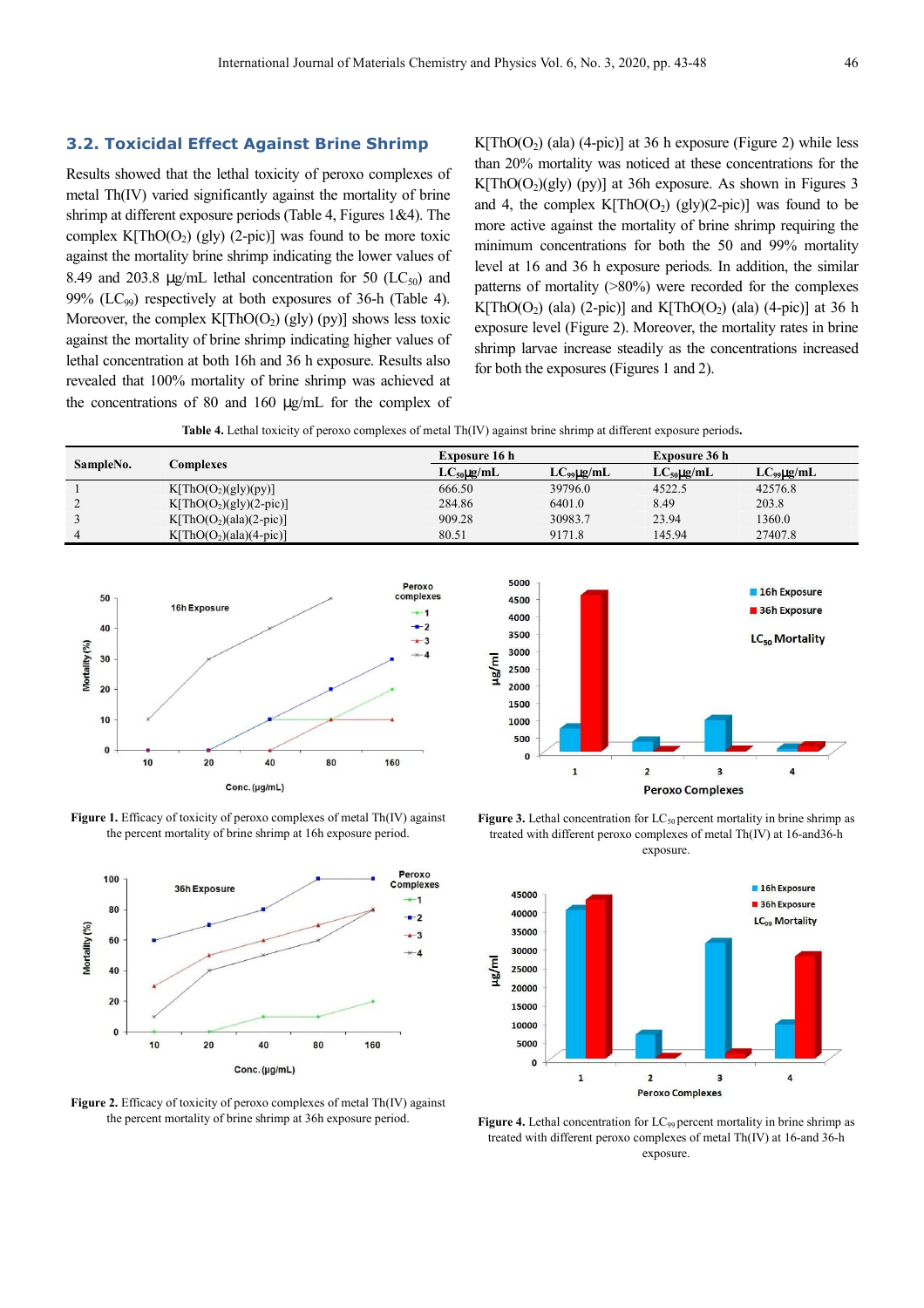Metal peroxo complexes play important roles in biological processes and the field of knowledge relating to the application of inorganic chemistry [22]. Among the natural sciences, medicinal inorganic chemistry has been practiced in pharmaceutical industry since ancient civilizations of Mesopotamia, Egypt, South East Asia. The bioinorganic chemistry is being considered as the introduction of metal ions or metal ion binding components into a biological system for the treatment of diseases [23]. Recently, the researchers focus on the heterocyclic ligands and their metal complexes as their pharmacological studies [24]. A wide range of biological activities such as antibacterial, antifungal, antitumor and antiviral activities are exhibited by the peroxo metal complexes. The transitional metal complexes contribute two distinct advantages as DNA-binding agents. First and foremost, transition metal centers are particularly attractive moieties for reversible recognition of nucleic acids research because they exhibit well-defined coordination geometries. Moreover, they often exhibit the distinct electrochemical or photophysical properties, thereby increasing the functionality of the binding agent.

Thorium considers as an important trace element involved in the structure of certain enzymes catalyzing redox reactions [25]. It can form complexes with numerous physiologically important compounds, it was supposed that this trace element is absorbed, transported and excreted. The same concentrationdependent effects have been observed in some other biological processes influenced by Thorium. It has been also found that Thorium significantly affects protein synthesis, as well as metabolism of phosphorus, sulfur, potassium, copper, zinc, and iodine. Peroxo complexes with transition metals play a prime role in the development of coordination chemistry [26]. Synthesis of metal peroxo complexes has attracted wide spread attention due to their diverse biological activities. Many of these compounds possess antibacterial [27], antifungal [28] and insecticidal [29] activities.

Coordination compounds of Thorium can catalyze a variety of industrially important chemical reactions. The useful role of Thorium is not restricted to artificial catalysis alone, since it is a inessential element in diverse biological systems. Transition metal peroxo complexes have played an important role in the epoxidation of alkene substrates to the irrespective epoxide products and quite a number of studies have been conducted.

There are several metal ions which are being regarded as coordination centers of potential anticancer agents and these metal ions are the essential elements present in the biological intra cellular environment of living organisms [30]. They are most abundantly found trace elements present in biological systems to gather with iron and most of the metallo proteins have these elements [31]. These metal ions are now a days present in several inorganic pharmaceuticals used as drugs against a variety of diseases, ranging from antibacterial and antifungal to anticancer applications. Another fact for targeting these particular metal ions is their less toxic nature which can be further decreased when coordinated with the ligands. Though there are in numerable ligands available, the chosen amino acids, N-heterocycles (1,10 Phenanthroline, Bipyridine) and pyrazolones each have an added benefit to their properties which is a major advantage in designing an ideal drug.

# **4. Conclusions**

The screening results indicated that the all compounds (compounds**1**-4) did not exhibit antibacterial activities. The compound 4,  $K[ThO(O<sub>2</sub>)$  (ala) (4-pic)] showed the greatest inhibitory against the tested microbes. Moreover, further studies relating to mechanism of action, structure activity relationship, and toxicological evaluation are to be solicited including the identification the active constituents in the peroxo complexes in future.

# **Acknowledgements**

The author is grateful to Prof. M. Saidul Islam, Department of Chemistry, Rajshahi University for his guidance as well as for making fruitful suggestions and also to the Chairman, Department of Chemistry and Department of Pharmacy, Rajshahi University, for providing logistic supports to carry out the research.

### **References**

- [1] Amah, C., Ondoh, A. M., Yufanyi, D. M., and Gaelle, D. S. Y., (2015). "Synthesis, crystal structure and antimicrobial properties of an anhydrous copper(ii)complex of pyridine-2 carboxylic acid", *Int. J. Chem.,* 7, 10–20.
- [2] Silva, P. P., Guerra, W., Silveira, J. N., Ferreira, A. M. D. C., Bortolotto, T., Fischer, F. L., and Terenzi, H., (2011). "Two new ternary complexes of Copper (II) with tetracycline or doxycycline and 1,10-phenanthroline and their potential as antitumoral: cytotoxicity and DNA cleavage", *Inorg. Chem.,* 50, 6414–6424.
- [3] Spellberg, B., Guidos, R., Gilbert, D., Bradley, J., Boucher, H. W., Scheld, W. M., (2008). "The epidemic of antibioticresistant infections: A call to action for the medical community from the in factious diseases society of America", *Clinical Infec. Disea.*", 46, 155–164.
- [4] Wang, Q., Huang, M., Huang, Y., Zhang, J.-S., Zhou, G.-F., Zeng, R.-Q., and Yang, X.-B., (2014). "Synthesis, characterization, DNA interaction, and antitumor activities of mixed-ligand metal complexes of kaempferol and 1,10-phenanthroline/2,2<sup>'-1</sup> bipyridine", *Med. Chem. Res.,* 23, 2659–2666.
- [5] Shaabani, B., Khandar, A. A., Dusek, M., Pojarova, M., and Mahmoudi, F., (2013). "Synthesis, crystal structure, antimicrobial activity and electrochemistry study of chromium (III) andcopper (II) complexes based on semicarbazone Schiff base and azide ligands", *Inorg. Chim. Acta,* 394, 563–568.